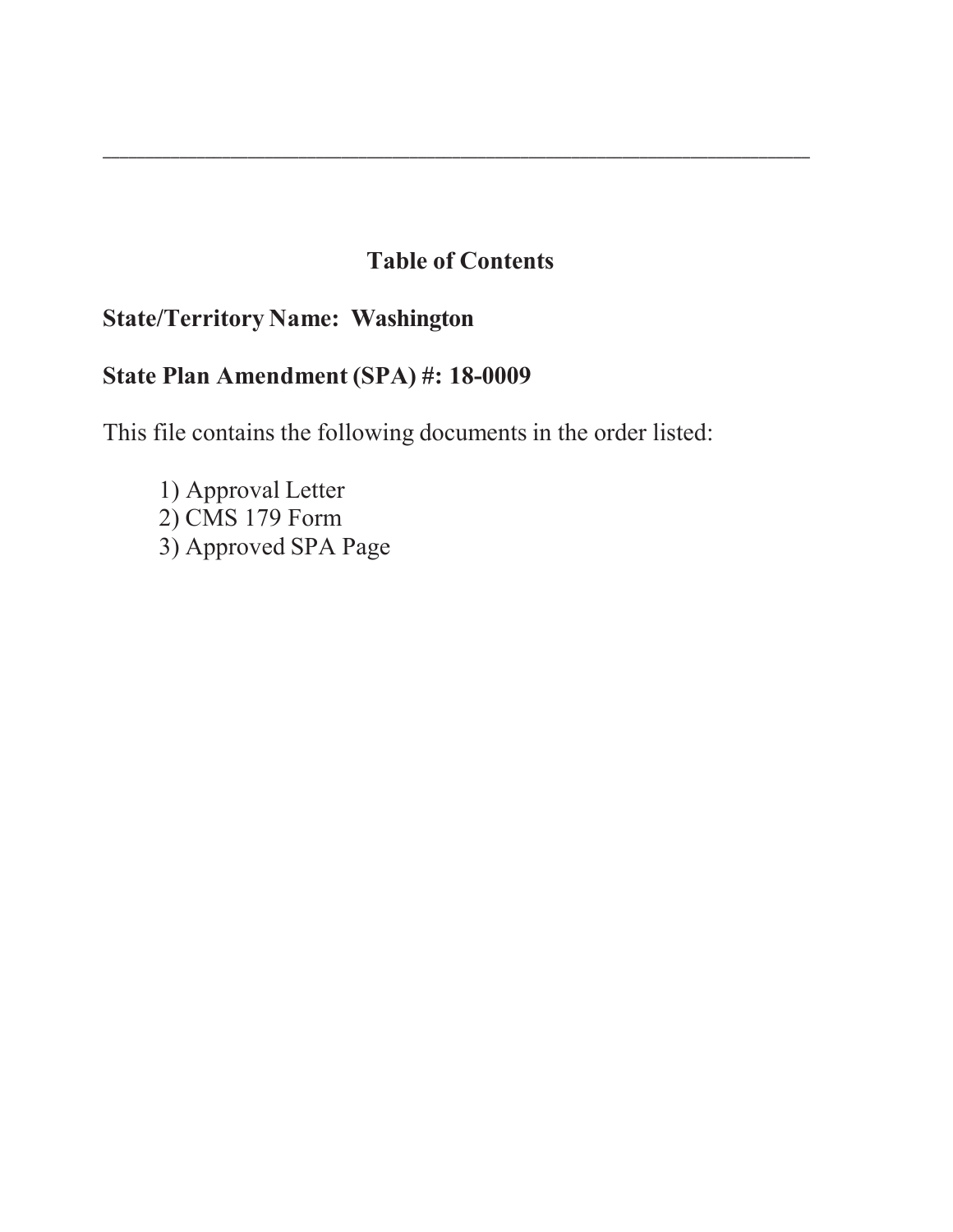DEPARTMENT OF HEALTH & HUMAN SERVICES Centers for Medicare & Medicaid Services Seattle Regional Office 701 Fifth Avenue, Suite 1600, MS/RX-200 Seattle, WA 98104



Division of Medicaid & Children's Health Operations

September 12, 2018

Susan Birch, Director MaryAnne Lindeblad, Medicaid Director Health Care Authority PO Box 45502 Olympia, WA 98504-5010

RE: Washington State Plan Amendment (SPA) Transmittal Number 18-0009

Dear Ms. Birch and Ms. Lindeblad:

The Centers for Medicare & Medicaid Services (CMS) has completed its review of State Plan Amendment (SPA) Transmittal Number 18-0009. This transmittal allows certain people in medical institutions to retain more income to pay for guardianship costs.

This SPA is approved effective June 1, 2018.

If there are any questions concerning this approval, please contact me or your staff may contact Maria Garza at maria.garza@cms.hhs.gov or (206) 615-2542.

Sincerely,



Associate Regional Administrator

Enclosure

cc: Ann Myers, HCA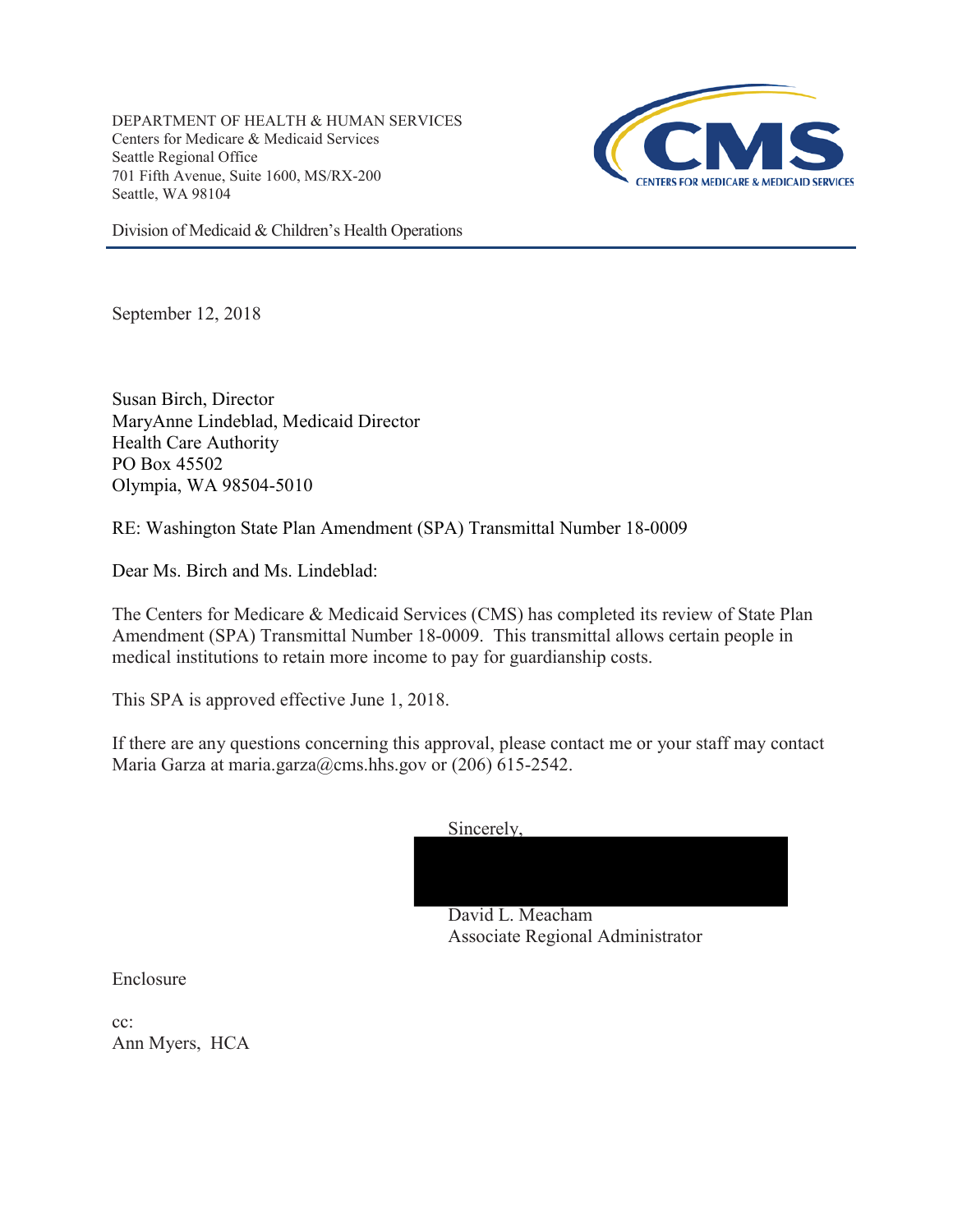| DEPARTMENT OF HEALTH AND HUMAN SERVICES<br>HEALTH CARE FINANCING ADMINISTRATION                                                  |                                                                               | OMB NO. 0938-0193                                      |
|----------------------------------------------------------------------------------------------------------------------------------|-------------------------------------------------------------------------------|--------------------------------------------------------|
| <b>TRANSMITTAL AND NOTICE OF APPROVAL OF</b><br><b>STATE PLAN MATERIAL</b>                                                       | 1. TRANSMITTAL NUMBER:<br>18-0009                                             | 2. STATE<br>Washington                                 |
| <b>FOR: HEALTH CARE FINANCING ADMINISTRATION</b>                                                                                 | 3. PROGRAM IDENTIFICATION: TITLE XIX OF THE<br>SOCIAL SECURITY ACT (MEDICAID) |                                                        |
| TO: REGIONAL ADMINISTRATOR<br>HEALTH CARE FINANCING ADMINISTRATION<br>DEPARTMENT OF HEALTH AND HUMAN SERVICES                    | <b>4. PROPOSED EFFECTIVE DATE</b><br>June 1, 2018                             |                                                        |
| 5. TYPE OF PLAN MATERIAL (Check One):                                                                                            |                                                                               |                                                        |
| <b>NEW STATE PLAN</b>                                                                                                            | AMENDMENT TO BE CONSIDERED AS NEW PLAN                                        | $\boxtimes$ AMENDMENT                                  |
| COMPLETE BLOCKS 6 THRU 10 IF THIS IS AN AMENDMENT (Separate Transmittal for each amendment)                                      |                                                                               |                                                        |
| 6. FEDERAL STATUTE/REGULATION CITATION:                                                                                          | 7. FEDERAL BUDGET IMPACT:                                                     |                                                        |
| 1902(a) of the Social Security Act                                                                                               | a. FFY 2018 \$0                                                               |                                                        |
| 8. PAGE NUMBER OF THE PLAN SECTION OR ATTACHMENT:                                                                                | $b. FFY_2019$0$<br>9. PAGE NUMBER OF THE SUPERSEDED PLAN SECTION              |                                                        |
|                                                                                                                                  | OR ATTACHMENT (If Applicable):                                                |                                                        |
| Supplement 14 to Attachment 2.6-A, Page 3                                                                                        |                                                                               |                                                        |
|                                                                                                                                  | Supplement 14 to Attachment 2.6-A, Page 3                                     |                                                        |
|                                                                                                                                  |                                                                               |                                                        |
| 10. SUBJECT OF AMENDMENT:                                                                                                        |                                                                               |                                                        |
| Guardianship Fees                                                                                                                |                                                                               |                                                        |
| 11. GOVERNOR'S REVIEW (Check One):                                                                                               |                                                                               |                                                        |
| GOVERNOR'S OFFICE REPORTED NO COMMENT<br>COMMENTS OF GOVERNOR'S OFFICE ENCLOSED<br>NO REPLY RECEIVED WITHIN 45 DAYS OF SUBMITTAL | $\boxtimes$ OTHER, AS SPECIFIED: Exempt                                       |                                                        |
|                                                                                                                                  |                                                                               |                                                        |
|                                                                                                                                  | 16. RETURN TO:                                                                |                                                        |
|                                                                                                                                  | Ann Myers                                                                     |                                                        |
| 13. TYPED NAME:                                                                                                                  | <b>Rules and Publications</b>                                                 |                                                        |
| MaryAnne Lindeblad                                                                                                               | Division of Legal Services                                                    |                                                        |
| 14. TITLE:                                                                                                                       | <b>Health Care Authority</b>                                                  |                                                        |
| Director                                                                                                                         | 626 8th Ave SE MS: 42716                                                      |                                                        |
| 15. DATE SUBMITTED:<br>$6 - 20 - 18$                                                                                             | Olympia, WA 98504-2716                                                        |                                                        |
| <b>FOR REGIONAL OFFICE USE ONLY</b>                                                                                              |                                                                               |                                                        |
| 17. DATE RECEIVED:                                                                                                               | 18. DATE APPROVED:                                                            |                                                        |
| 06/20/2018                                                                                                                       | 9/12/18                                                                       |                                                        |
| PLAN APPROVED - ONE COPY ATTACHED                                                                                                |                                                                               | Digitally signed by David L. Meacham-                  |
| 19. EFFECTIVE DATE OF APPROVED MATERIAL:<br>6/1/18                                                                               | 20. SIGNATURE O                                                               |                                                        |
| 21. TYPED NAME:<br>David L. Meacham                                                                                              | 22. TITLE:<br>Associate Regional Administrator                                | -David L. Meacham<br>Date: 2018.09.13 09:30:55 -07'00' |
|                                                                                                                                  |                                                                               |                                                        |
| 23. REMARKS:                                                                                                                     |                                                                               |                                                        |
|                                                                                                                                  |                                                                               |                                                        |
|                                                                                                                                  |                                                                               |                                                        |
|                                                                                                                                  |                                                                               |                                                        |
|                                                                                                                                  |                                                                               |                                                        |
|                                                                                                                                  |                                                                               |                                                        |